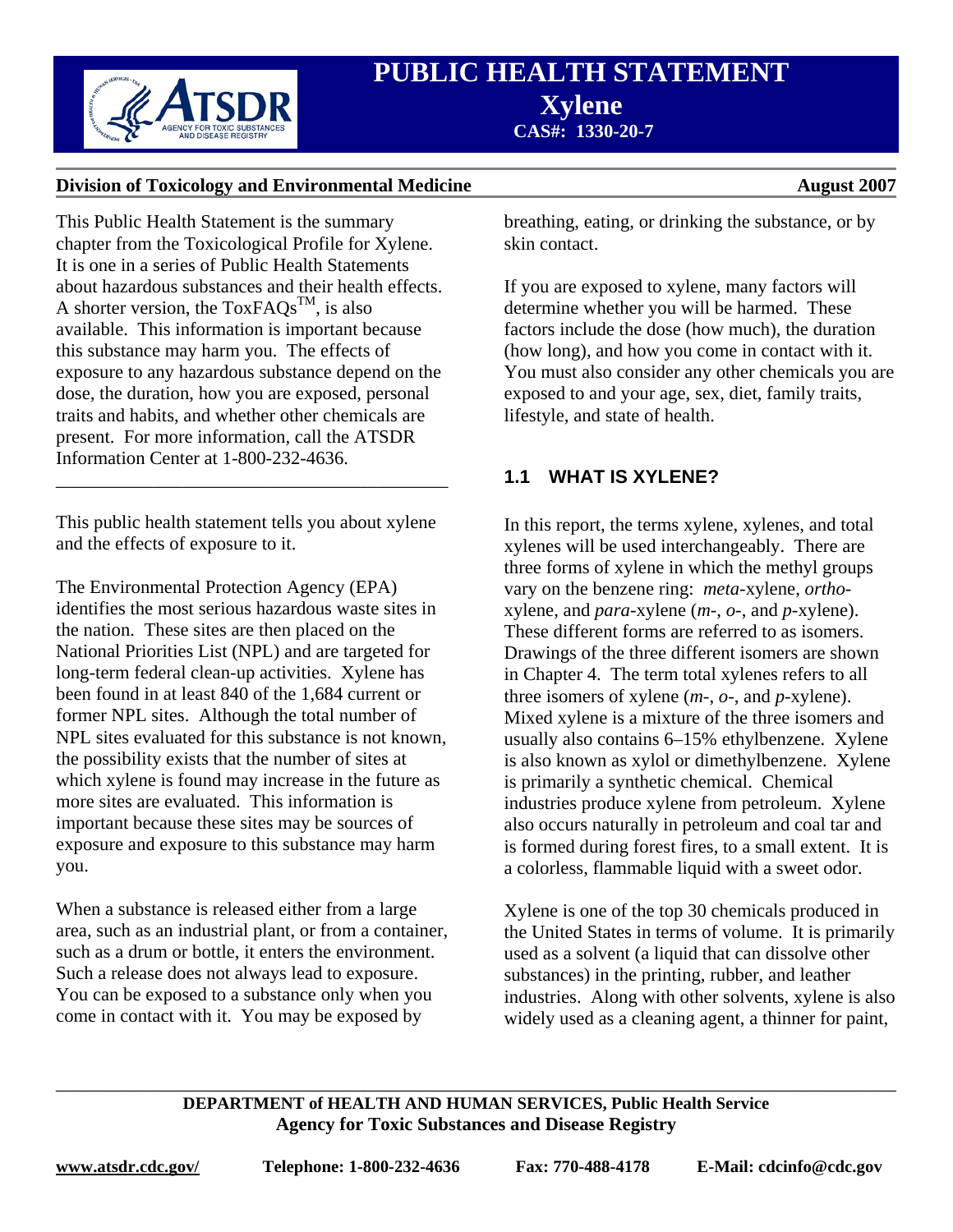

### **Division of Toxicology and Environmental Medicine August 2007** August 2007

and in varnishes. Xylene is used, to a lesser extent, as a material in the chemical, plastics, and synthetic fiber industries and as an ingredient in the coating of fabrics and papers. Isomers of xylene are used in the manufacture of certain polymers (chemical compounds), such as plastics. Xylene is found in small amounts in airplane fuel and gasoline.

Xylene evaporates and burns easily. Xylene does not mix well with water; however, it does mix with alcohol and many other chemicals. Most people begin to smell xylene in air at 0.08–3.7 parts of xylene per million parts of air (ppm) and in water at 0.53–1.1 ppm.

# **1.2 WHAT HAPPENS TO XYLENE WHEN IT ENTERS THE ENVIRONMENT?**

Xylene is a liquid, and it can leak into soil, surface water (creeks, streams, rivers), or groundwater. Xylene can enter the environment when it is made, packaged, shipped, or used. Most xylene that is accidentally released evaporates into the air, although some is released into rivers or lakes. Xylene can also enter soil, water, or air in large amounts after an accidental spill or as a result of an environmental leak during storage or burial at a waste site.

Since xylene evaporates easily, most xylene that gets into soil and water (if not trapped underground) is expected to go into the air where it is broken down by sunlight into other less harmful chemicals within a couple of days. For this reason, xylene is rarely found in high concentrations in topsoil or surface water (river, creeks) unless there has been a recent spill or continuing source of contamination.

Any xylene that does not evaporate quickly from soil or water is broken down by small organisms. Only very small amounts are taken up by plants, fish, and birds.

Xylene below the soil surface may travel down through the soil and enter underground water (groundwater). Xylene may remain in groundwater for several months before it is finally broken down by small organisms. If a large amount of xylene enters soil from an accidental spill, a hazardous waste site, or a landfill, it may travel through the soil and contaminate drinking water wells.

# **1.3 HOW MIGHT I BE EXPOSED TO XYLENE?**

Xylene is primarily released from industrial sources, in automobile exhaust, and during its use as a solvent. Hazardous waste disposal sites and spills of xylene into the environment are also possible sources of exposure. You are most likely to be exposed to xylene by breathing it in contaminated air. Typical levels of xylene measured in outdoor air in the United States range from 1 to 30 parts of xylene per billion parts of air (a part per billion [ppb] is one thousandth of a part per million [ppm]; one ppm equals 1,000 ppb). Typical levels of xylene measured in indoor air range from 1 to 10 ppb.

Xylene is sometimes released into water and soil as a result of the use, storage, and transport of petroleum products. Little information exists about the amount of xylene in surface water and soil. However, levels of xylene in contaminated

#### \_\_\_\_\_\_\_\_\_\_\_\_\_\_\_\_\_\_\_\_\_\_\_\_\_\_\_\_\_\_\_\_\_\_\_\_\_\_\_\_\_\_\_\_\_\_\_\_\_\_\_\_\_\_\_\_\_\_\_\_\_\_\_\_\_\_\_\_\_\_\_\_\_\_\_\_\_\_\_\_\_\_\_\_\_\_\_\_\_\_ **DEPARTMENT of HEALTH AND HUMAN SERVICES, Public Health Service Agency for Toxic Substances and Disease Registry**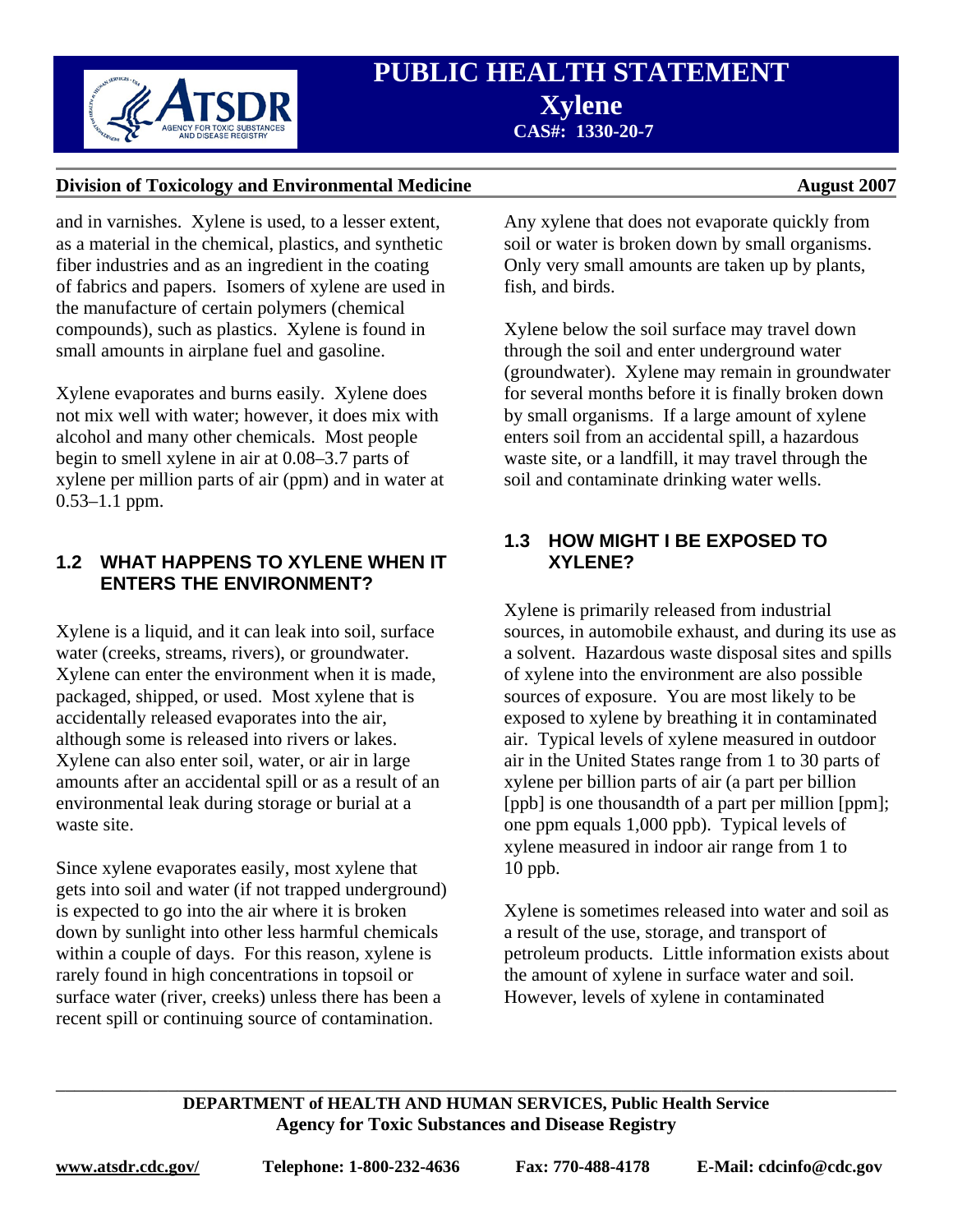

### **Division of Toxicology and Environmental Medicine August 2007** August 2007

groundwater have been reported to be as high as 10,000 ppb.

You may be exposed to xylene by drinking or eating xylene-contaminated water or food. Xylene is not commonly found in drinking water. When it is, the levels of xylene are typically below 2 ppb. Xylene has been found in many types of foods at levels ranging from 1 to 100 ppb.

You may also come in contact with xylene from a variety of consumer products, including gasoline, paint, varnish, shellac, rust preventives, and cigarette smoke. Breathing vapors from these types of products can expose you to xylene. In some cases, indoor levels of xylene can be higher than outdoor levels, especially in buildings with poor ventilation. Skin contact with products containing xylene, such as solvents, lacquers, paint thinners and removers, and pesticides may also expose you to xylene.

Besides painters and paint industry workers, others who may be exposed to xylene include biomedical laboratory workers, distillers of xylene, wood processing plant workers, automobile garage workers, metal workers, and furniture refinishers. Workers who routinely come in contact with xylene-containing solvents in the workplace are the population most likely to be exposed to high levels of xylene.

# **1.4 HOW CAN XYLENE ENTER AND LEAVE MY BODY?**

Xylene is most likely to enter your body when you breathe xylene vapors. Xylene may also enter your body if eat or drink xylene-contaminated food or water. Less often, xylene enters the body through the skin following direct contact. Xylene is rapidly absorbed by your lungs after you breathe air containing it. The amount of xylene retained ranges from 50 to 75% of the amount of xylene that you inhale. Physical exercise increases the amount of xylene absorbed by the lungs. Absorption of xylene in the gut after eating food or drinking water containing it is both rapid and complete. Absorption of liquid xylene through the skin also occurs rapidly following direct contact with xylene, but absorption of xylene vapor through the skin is only about 12% of the amount absorbed by the lungs. At hazardous waste sites, the most likely ways you can be exposed are: breathing xylene vapors, drinking well water contaminated with xylene, and direct contact of the skin with xylene. Xylene passes into the blood soon after entering the body.

In people and laboratory animals, xylene is chemically changed, primarily in the liver, into a different form that is more water soluble and is rapidly removed from the body in urine. Some unchanged xylene also leaves in the breath from the lungs within a few seconds after xylene is absorbed. Small amounts of breakdown products of xylene have appeared in the urine of people as soon as 2 hours after breathing air containing xylene. Usually, most of the xylene that is taken in leaves the body within 18 hours after exposure ends. About 4–10% of absorbed xylene may be stored in fat, which may prolong the time needed for xylene to leave the body.

**DEPARTMENT of HEALTH AND HUMAN SERVICES, Public Health Service Agency for Toxic Substances and Disease Registry** 

\_\_\_\_\_\_\_\_\_\_\_\_\_\_\_\_\_\_\_\_\_\_\_\_\_\_\_\_\_\_\_\_\_\_\_\_\_\_\_\_\_\_\_\_\_\_\_\_\_\_\_\_\_\_\_\_\_\_\_\_\_\_\_\_\_\_\_\_\_\_\_\_\_\_\_\_\_\_\_\_\_\_\_\_\_\_\_\_\_\_

**www.atsdr.cdc.gov/ Telephone: 1-800-232-4636 Fax: 770-488-4178 E-Mail: cdcinfo@cdc.gov**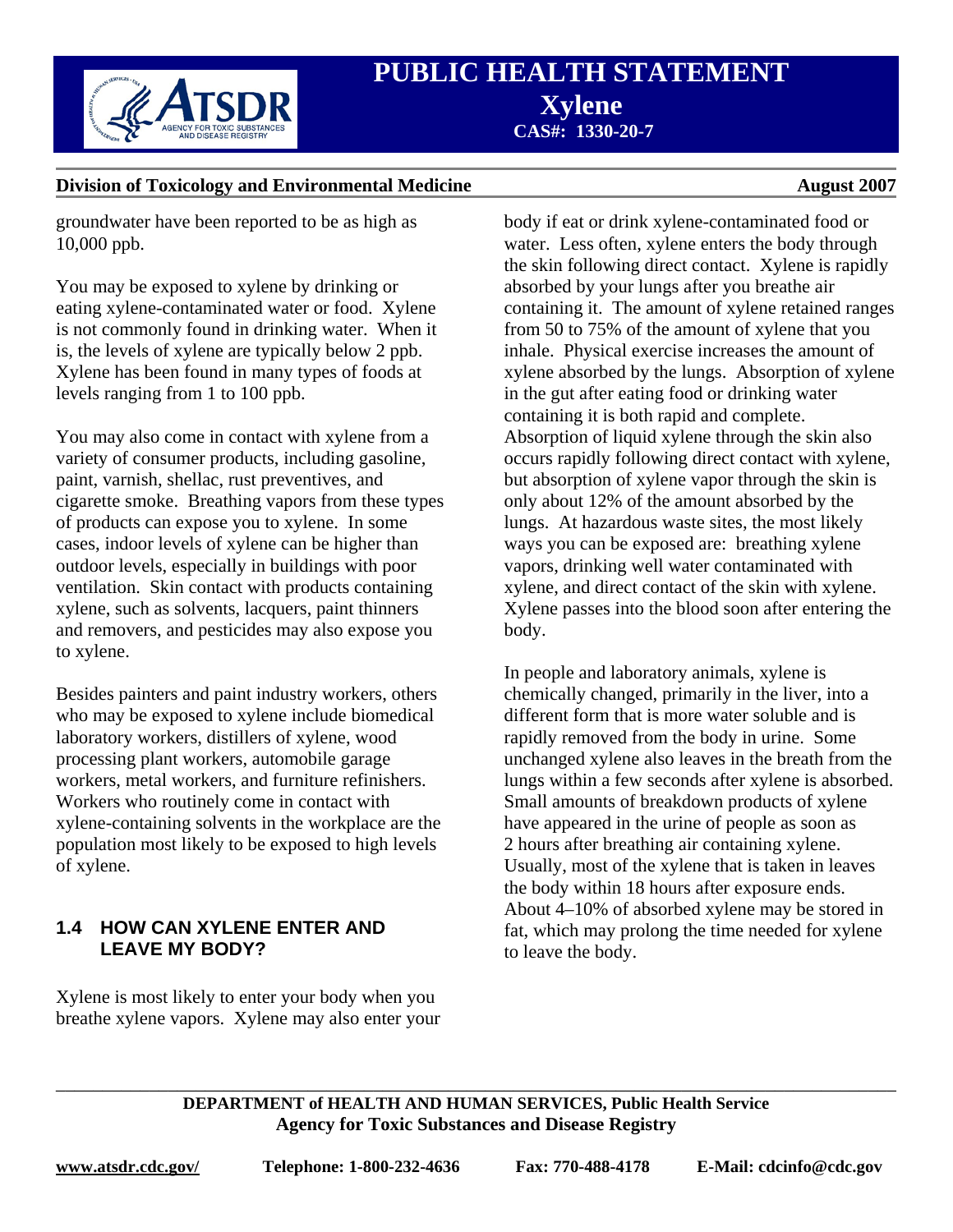

# **PUBLIC HEALTH STATEMENT**  *EXPLATEDRED REPAIR SEPARATED REPAIR SEPARATED REPAIR SEPARATED CASH:* **1330-20-7**

#### **Division of Toxicology and Environmental Medicine August 2007** August 2007

### **1.5 HOW CAN XYLENE AFFECT MY HEALTH?**

Scientists use many tests to protect the public from harmful effects of toxic chemicals and to find ways for treating persons who have been harmed.

One way to learn whether a chemical will harm people is to determine how the body absorbs, uses, and releases the chemical. For some chemicals, animal testing may be necessary. Animal testing may also help identify health effects such as cancer or birth defects. Without laboratory animals, scientists would lose a basic method for getting information needed to make wise decisions that protect public health. Scientists have the responsibility to treat research animals with care and compassion. Scientists must comply with strict animal care guidelines because laws today protect the welfare of research animals.

Scientists have found that the three forms of xylene have very similar effects on health. No health effects have been noted at the background levels that people are exposed to on a daily basis. Shortterm exposure of people to high levels of xylene can cause irritation of the skin, eyes, nose, and throat; difficulty in breathing; impaired function of the lungs; delayed response to a visual stimulus; impaired memory; stomach discomfort; and possible changes in the liver and kidneys. Both short- and long-term exposure to high concentrations of xylene can also cause a number of effects on the nervous system, such as headaches, lack of muscle coordination, dizziness, confusion, and changes in one's sense of balance. Some people exposed to very high levels of xylene for a short period of time have died. Most of the information

on health effects in humans exposed for long periods of time is from studies of workers employed in industries that make or use xylene. Those workers were exposed to levels of xylene in air far greater than the levels normally encountered by the general population. Many of the effects seen after their exposure to xylene could have been caused by exposure to other chemicals that were in the air with xylene.

Results of studies in animals indicate that large amounts of xylene can cause changes in the liver and harmful effects on the kidneys, lungs, heart, and nervous system. Short-term exposure to very high concentrations of xylene causes death in animals, as well as muscular spasms, incoordination, hearing loss, changes in behavior, changes in organ weights, and changes in enzyme activity. Animals that were exposed to xylene on their skin had irritation and inflammation of the skin. Long-term exposure of animals to low concentrations of xylene has not been well studied, but there is some information that long-term exposure of animals can cause harmful effects on the kidney (with oral exposure) or on the nervous system (with inhalation exposure).

Information from animal studies is not adequate to determine whether or not xylene causes cancer in humans. Both the International Agency for Research on Cancer (IARC) and EPA have found that there is insufficient information to determine whether or not xylene is carcinogenic and consider xylene not classifiable as to its human carcinogenicity.

#### **DEPARTMENT of HEALTH AND HUMAN SERVICES, Public Health Service Agency for Toxic Substances and Disease Registry**

| /www.atsdr.cdc.gov | Telephone: 1-800-232-4636 | Fax: 770-488-4178 | E-Mail: cdcinfo@cdc.gov |
|--------------------|---------------------------|-------------------|-------------------------|
|--------------------|---------------------------|-------------------|-------------------------|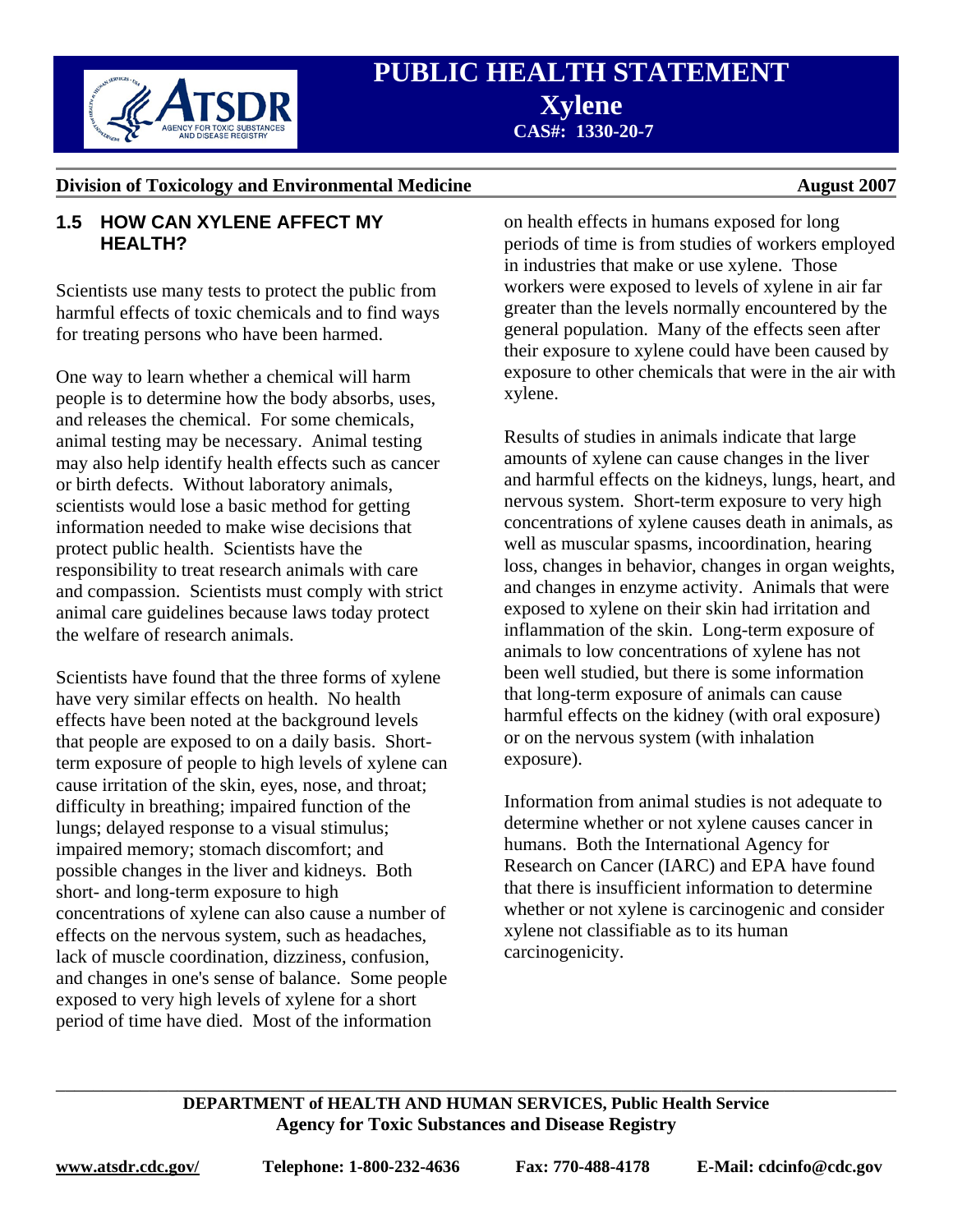

# **PUBLIC HEALTH STATEMENT**  *Xylene***<br>
<b>EXIMPLE CAS#: 1330-20-7**<br>
CAS#: 1330-20-7

#### **Division of Toxicology and Environmental Medicine August 2007** August 2007

### **1.6 HOW CAN XYLENE AFFECT CHILDREN?**

This section discusses potential health effects in humans from exposures during the period from conception to maturity at 18 years of age.

The effects of xylenes have not been studied in children, but it is likely that they would be similar to those seen in exposed adults. Although there is no direct evidence, children may be more sensitive to acute inhalation exposure than adults because their narrower airways would be more vulnerable if the surrounding tissue became swollen. (One study suggested that the narrower airway in women compared to men could be the reason women had more breathing difficulty than men after breathing xylene.)

Although there are no conclusive studies in humans, it is possible that exposure of pregnant women to high levels of xylene may cause harmful effects to the fetus. Animal studies showed that xylene absorbed by the mother can cross the placenta and reach the fetus. The unborn animals may have reduced body weight and delayed bone mineralization if the level of xylene is high enough to be toxic to the mother. Some animal studies have shown that newborn babies that were exposed to xylene during pregnancy have problems after birth with motor coordination and the ability to orient themselves in their surroundings. In general, these developmental effects occur at exposure levels much higher than those typically seen in the background environment, levels high enough to also harm the mother.

# **1.7 HOW CAN FAMILIES REDUCE THE RISK OF EXPOSURE TO XYLENE?**

If your doctor finds that you have been exposed to substantial amounts of xylene, ask whether your children might also have been exposed. Your doctor might need to ask your state health department to investigate.

Exposure to xylene as solvents (in paints or gasoline) can be reduced if the products are used with adequate ventilation and if they are stored out of the reach of small children.

Sometimes older children sniff household chemicals in attempt to get high. Talk with your children about the dangers of sniffing xylene.

If products containing xylene are spilled on the skin, then the excess should be wiped off and the area cleaned with soap and water.

# **1.8 IS THERE A MEDICAL TEST TO DETERMINE WHETHER I HAVE BEEN EXPOSED TO XYLENE?**

Medical tests are available to determine if you have been exposed to xylene at higher-than-normal levels. After xylene has been absorbed, some of its breakdown products can be measured in the urine. However, a urine sample must be provided very soon (within hours) after exposure ends because xylene quickly leaves the body. These tests may be available in certain doctors' offices. Available tests can only indicate exposure to xylene; they cannot be used to predict which health effects, if any, will develop.

**DEPARTMENT of HEALTH AND HUMAN SERVICES, Public Health Service Agency for Toxic Substances and Disease Registry**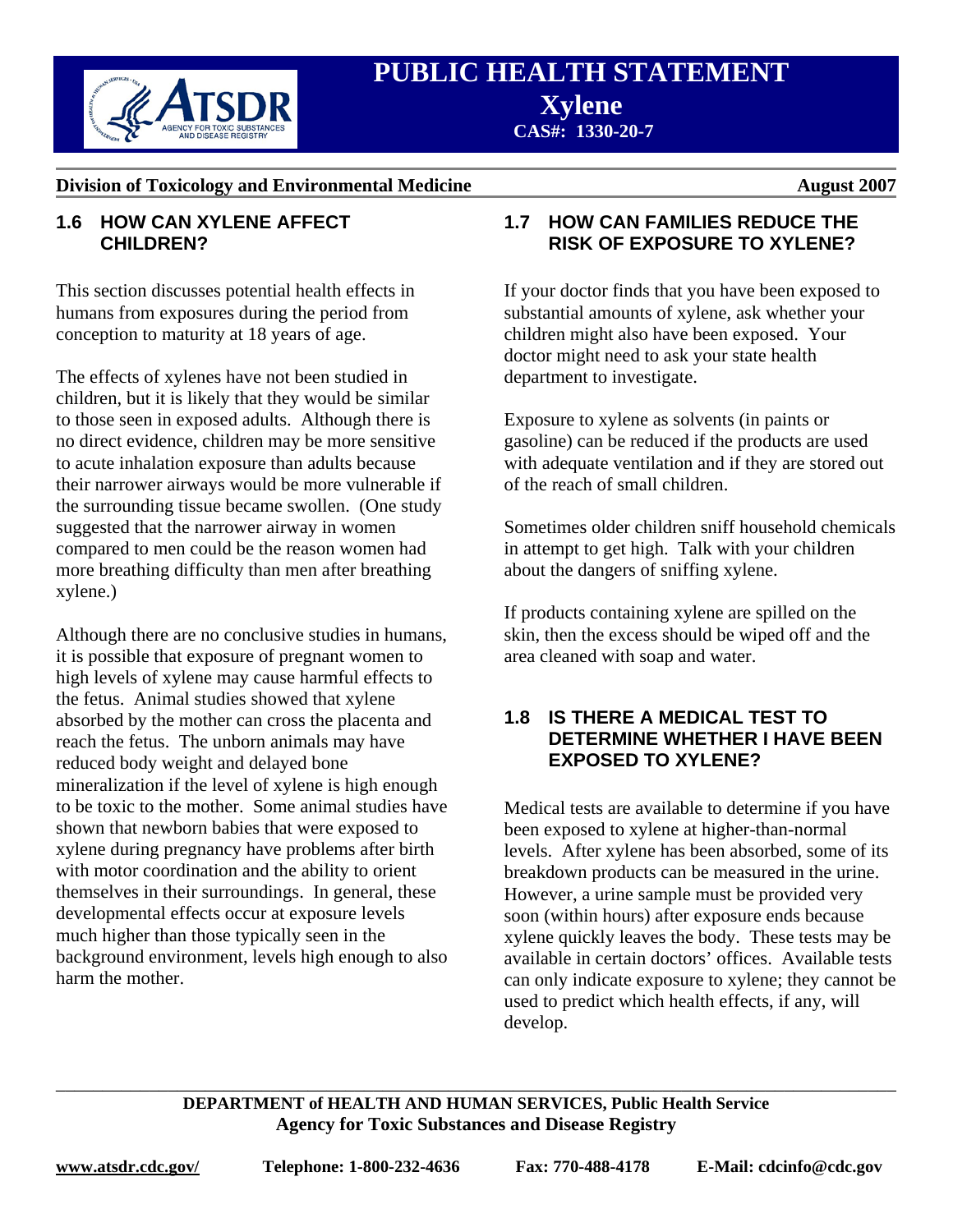

#### **Division of Toxicology and Environmental Medicine August 2007**

# **1.9 WHAT RECOMMENDATIONS HAS THE FEDERAL GOVERNMENT MADE TO PROTECT HUMAN HEALTH?**

The federal government develops regulations and recommendations to protect public health. Regulations *can* be enforced by law. The EPA, the Occupational Safety and Health Administration (OSHA), and the Food and Drug Administration (FDA) are some federal agencies that develop regulations for toxic substances. Recommendations provide valuable guidelines to protect public health, but *cannot* be enforced by law. The Agency for Toxic Substances and Disease Registry (ATSDR) and the National Institute for Occupational Safety and Health (NIOSH) are two federal organizations that develop recommendations for toxic substances.

Regulations and recommendations can be expressed as "not-to-exceed" levels, that is, levels of a toxic substance in air, water, soil, or food that do not exceed a critical value that is usually based on levels that affect animals; they are then adjusted to levels that will help protect humans. Sometimes these not-to-exceed levels differ among federal organizations because they used different exposure times (an 8-hour workday or a 24-hour day), different animal studies, or other factors.

Recommendations and regulations are also updated periodically as more information becomes available. For the most current information, check with the federal agency or organization that provides it. Some regulations and recommendations for xylene include the following:

To protect people from the potential harmful health effects of xylene, EPA regulates xylene in the environment.

The EPA estimates that, for an adult of average weight who drinks 2 L of water each day for a lifetime (70 years), exposure to 7 ppm xylene in drinking water is unlikely to result in harmful noncancerous health effects.

Exposure to 40 ppm xylene in water for 1 or 10 days is unlikely to present a health risk to a small child.

The EPA has set a legally enforceable maximum level of 10 ppm of xylene in water that is delivered to any user of a public water system.

OSHA regulates levels of xylene in the workplace. The maximum allowable amount of xylene in workroom air during an 8-hour workday in a 40 hour workweek is 100 ppm.

# **1.10 WHERE CAN I GET MORE INFORMATION?**

If you have any more questions or concerns, please contact your community or state health or environmental quality department, or contact ATSDR at the address and phone number below.

ATSDR can also tell you the location of occupational and environmental health clinics. These clinics specialize in recognizing, evaluating, and treating illnesses that result from exposure to hazardous substances.

#### **DEPARTMENT of HEALTH AND HUMAN SERVICES, Public Health Service Agency for Toxic Substances and Disease Registry**